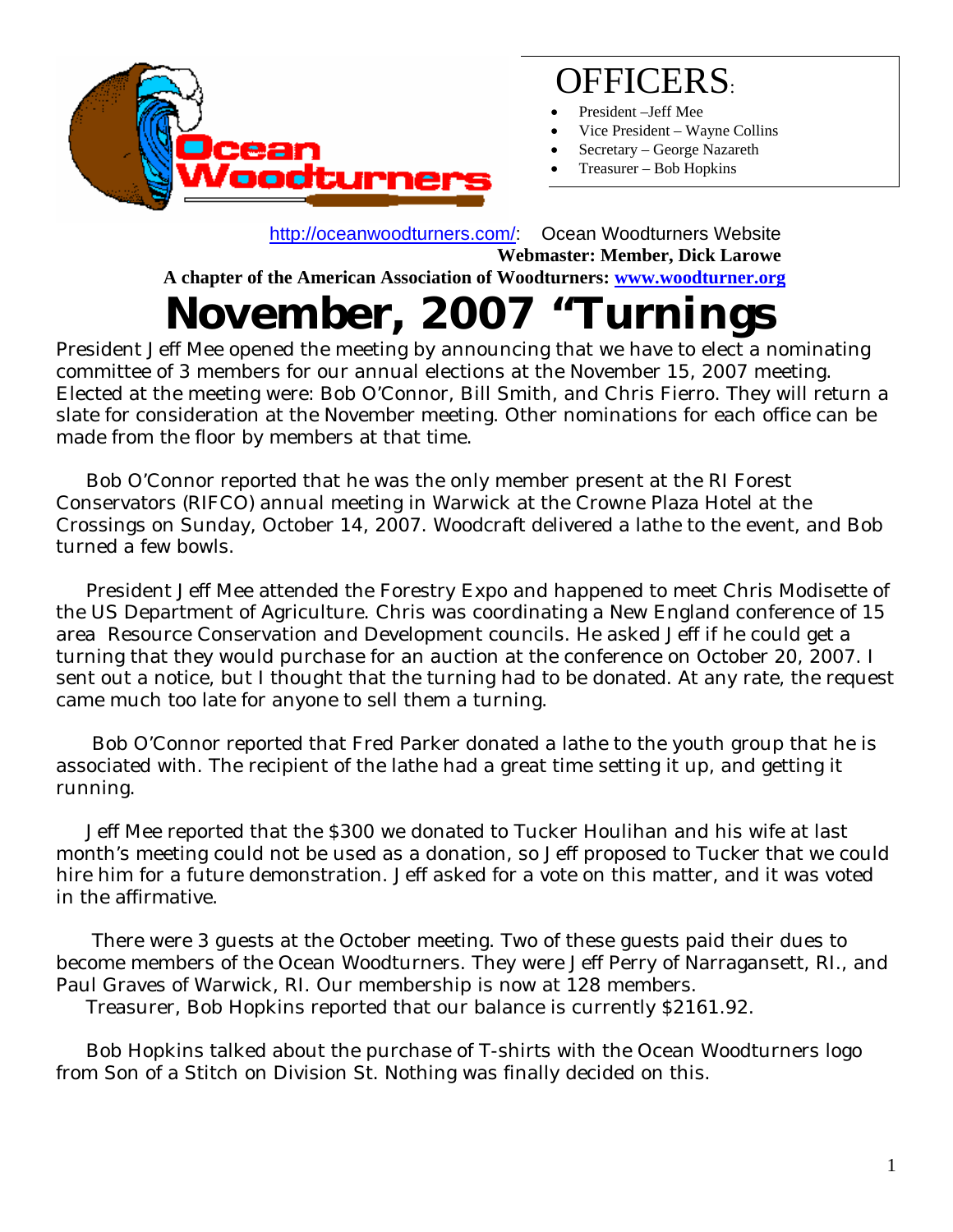### **Show and Tell**



From left to right. George Nazareth: a segmented Bowl of Cherry Purpleheart, Maranta, and Oak. Rick Sousa: a great assortment of Christmas Ornaments. Paul Heely: four Pens. Bill Mershon: a large Cherry Bowl. Alan Gates: a lidded Ginger Jar of Black Walnut. Jeff Perry: a Mahogany Bowl. Larry Dunklee: 1 natural-edged Bowl and 1 natural-edged dish.



**Alan Gates and his lidded Ginger Jar Jeff Perry and his Mahogany bowl**